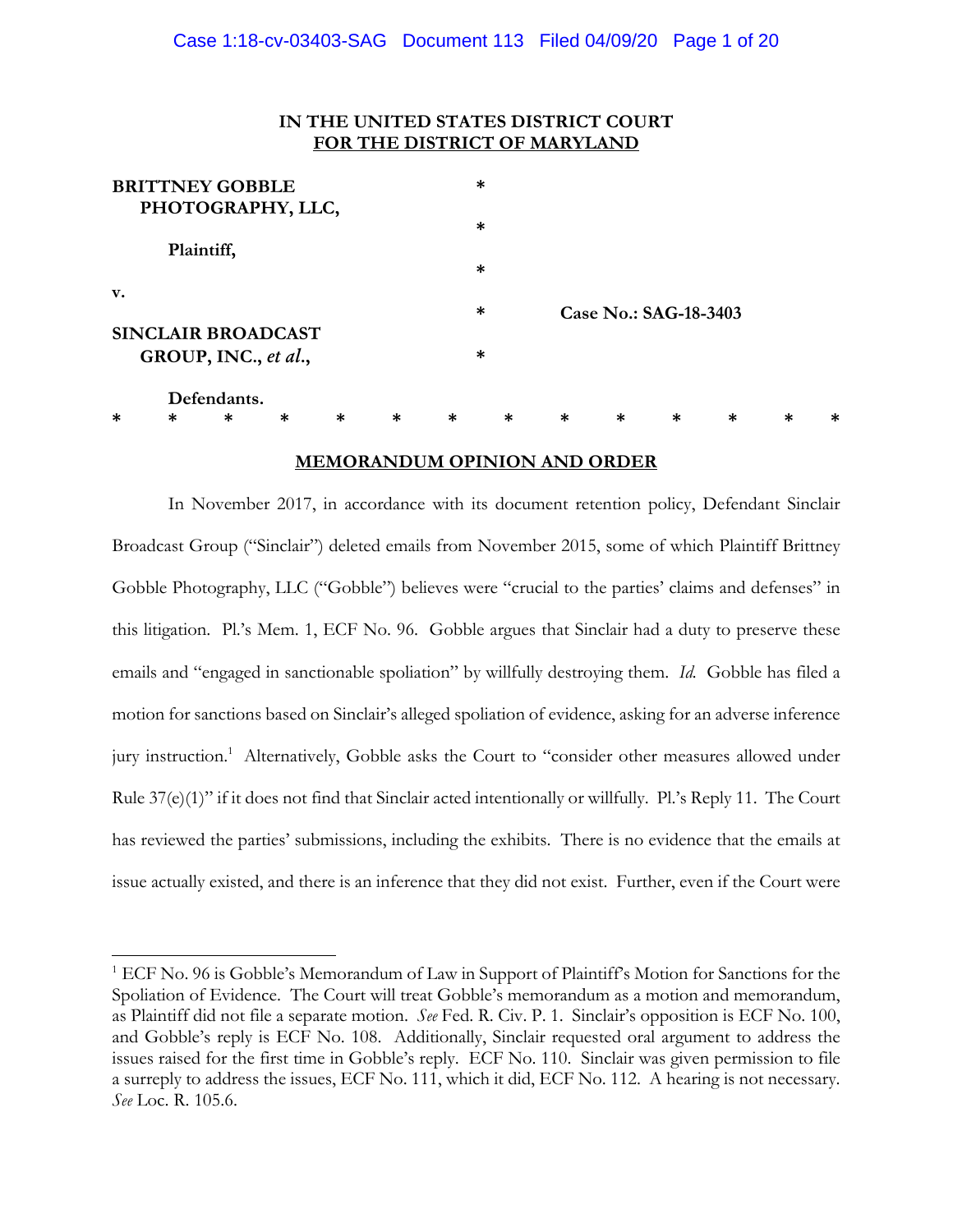### Case 1:18-cv-03403-SAG Document 113 Filed 04/09/20 Page 2 of 20

confident the emails existed, there is no evidence that Sinclair lost or destroyed any emails in order to prevent Gobble from using them in litigation. Additionally, the Court finds that Gobble is not prejudiced by the purported loss. Therefore, the motion is denied.

#### **Background**

Professional photographer Brittney Gobble saw her copyrighted photographs of a new breed of cats (the "Images") posted on the website of KOMO, a Sinclair station, on November 8, 2015, accompanied by an article about the breed.<sup>2</sup> Pl.'s Mem. 3; Def.'s Opp'n 3. Gobble emailed KOMO that same day, demanding that KOMO either credit her company, Brittney Gobble Photography, LLC, or remove the Images. Pl.'s Mem. 3; Def.'s Opp'n 3. The Images also had been posted on other Sinclair stations' websites that day, without Brittney Gobble's knowledge, and the next day, Sinclair distributed the Images along with a revised version of the article to a number of Sinclair's affiliates. Pl.'s Mem. 3; Def.'s Opp'n 3–4. Gobble claims that Sinclair did so without permission and did not include the proper Copyright Management Information ("CMI"). Pl.'s Mem. 1, 3–4.

Sinclair asserts that it had licensed the rights to the Images from USA Entertainment News, Inc. ("WENN"), which had "obtained the photographs on November 2, 2015, as a result of an email exchange with Dr. Gobble." Def.'s Opp'n 3; *see* Pl.'s Mem. 1. After learning of the broader use of the Images with improper CMI on other Sinclair stations, Gobble issued a cease and desist email to WENN on November 12, 2015. Pl.'s Mem. 4; Def.'s Opp'n 5. According to Gobble, WENN, in turn, "sent a 'kill notice' ['Kill Notice'] email to its affiliates that had received the infringing images, including Sinclair" on November 13, 2015, and, in the email, "informed the affiliates that WENN was 'in a dispute with the photographer' and instructed them to 'kill the images immediately and instruct any clients who have published them or are holding them to withdraw them.'" Pl.'s Mem. 4; *see* Kill

<sup>&</sup>lt;sup>2</sup> Brittney Gobble and her husband, veterinarian Johnny Gobble, established "the Lykoi cat ... as a new breed with The International Cat Association." Am. Compl. ¶ 79, ECF No. 44; Def.'s Opp'n 2.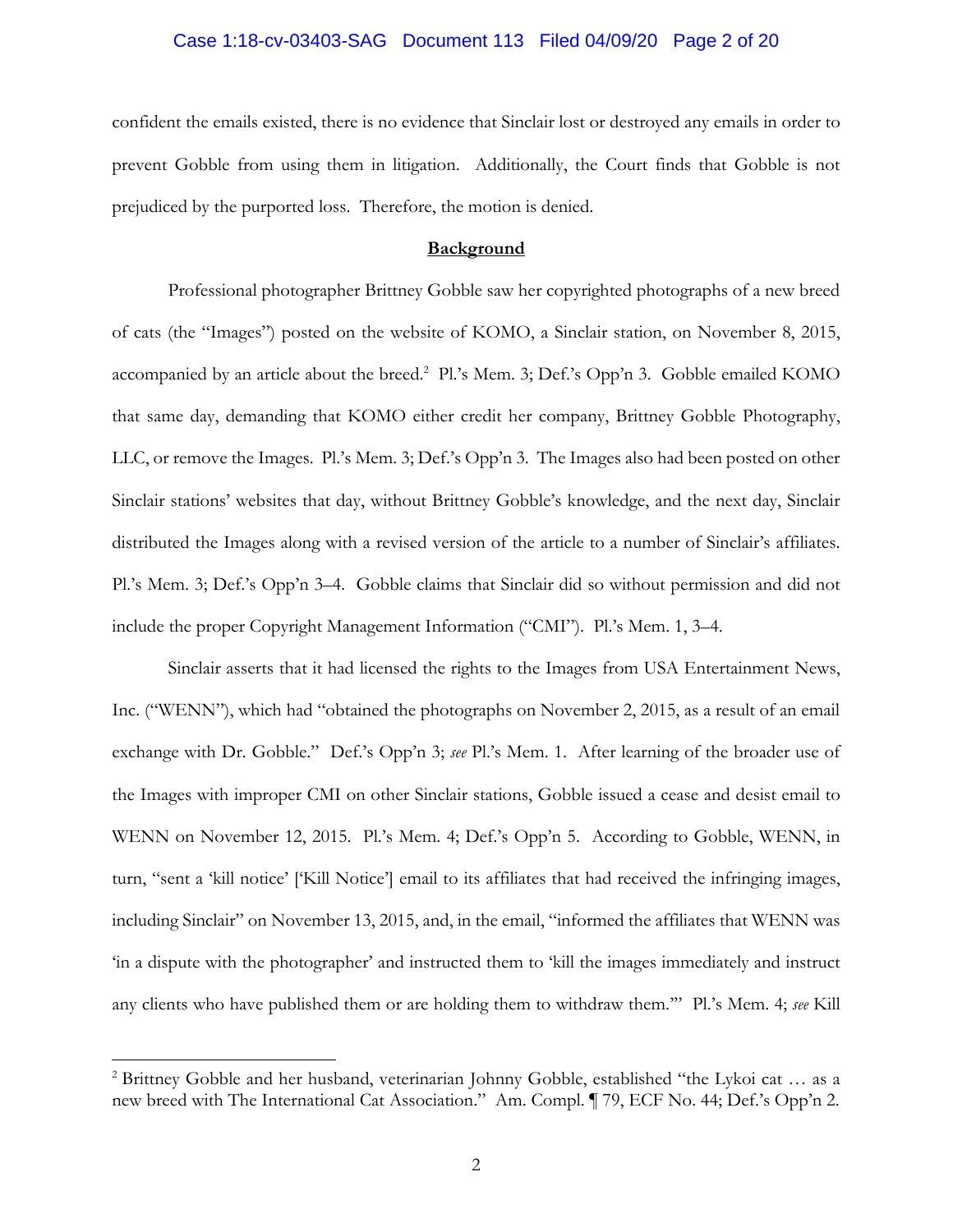### Case 1:18-cv-03403-SAG Document 113 Filed 04/09/20 Page 3 of 20

Notice, ECF No. 96-3, at 2. The Kill Notice was emailed to "undisclosed-recipients" and addressed to "WENN Agent." Kill Notice, ECF No. 96-3, at 2.

On June 7, 2016, Gobble filed suit against WENN in the Eastern District of Tennessee and, in that litigation, sent Sinclair a subpoena ("Subpoena") on September 25, 2017. Pl.'s Mem. 1; Def.'s Opp'n 5–6; *see* Subpoena, ECF No. 96-3, at 69–76; E.D. Tenn. Docket, ECF No. 100-17. The Subpoena notified Sinclair that Gobble had sued WENN, and it requested documents regarding the use of "the cat photographs shown on the web page printouts attached [to the Subpoena] as Exhibit 1." Subpoena, ECF No. 96-3, at 72. Following receipt of the Subpoena, Sinclair did not "institute a litigation hold or suspend its document-deletion protocols." Pl.'s Mem. 8; *see* Def.'s Opp'n 20. Nor did it review its emails to ensure that none was responsive to the Subpoena. *See* Def.'s Opp'n 14; Pl.'s Mem. 9–10. Rather, it deleted the majority of its November 2015 emails in November 2017 pursuant to its document retention policy. Pl.'s Mem. 2; Def.'s Opp'n 8–9.

Gobble contends that Sinclair's deleted emails from November 2015 included the Kill Notice and, "[i]f Sinclair received this kill notice in 2015, it would prove that it was aware of its potential infringement as early as November 13, 2015." Pl.'s Mem. 1, 4. Gobble also contends the deleted November 2015 emails included "correspondence . . . between Sinclair employees on the CMI to be provided for each of the Images," and other "emails concerning . . . how Sinclair obtained the Images, how the Images were distributed among Sinclair's employees, and who modified the CMI for the Images—and why." *Id.* at 1–2. Gobble asserts that Sinclair employees Scott Sistek and Amanda Ota corresponded by email in November 2015, and those emails could establish whether "Ota was told about the correct CMI for the Images" before she published the revised article on November 9, 2015 with incorrect CMI.<sup>3</sup> Pl.'s Mem. 9. Plaintiff argues that the correspondence between Sistek and Ota

<sup>3</sup> Scott Sistek was a KOMO employee, *see* Pl.'s Mem. 4; Def.'s Opp'n 2, and Amanda Ota was a producer on Sinclair's national desk, *see* Cotlove Dep. 97:8–16, ECF No. 96-3, at 28.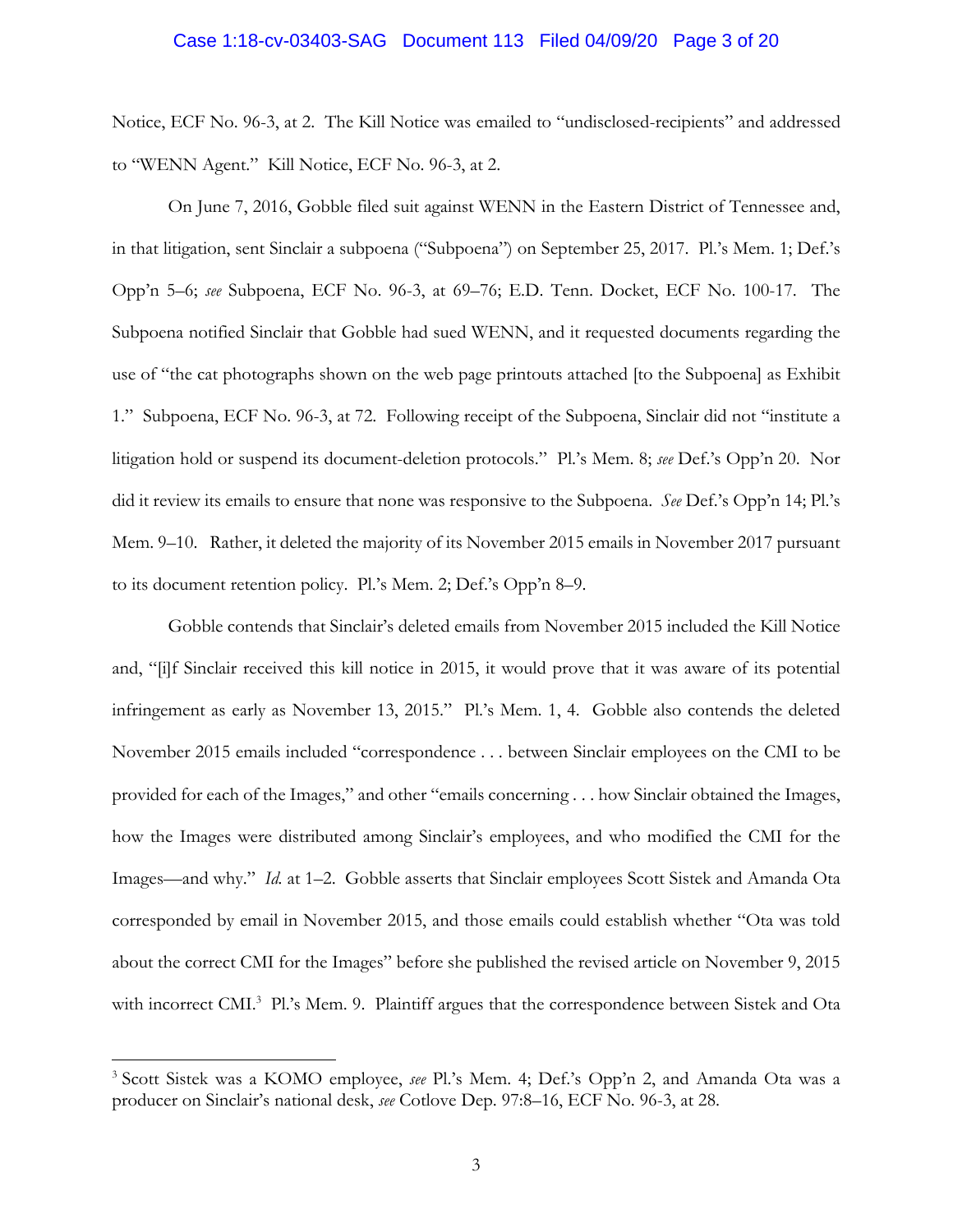# Case 1:18-cv-03403-SAG Document 113 Filed 04/09/20 Page 4 of 20

could show "Sinclair's state of mind when Ota published the Revised Article that contained false and altered CMI." *Id.*

In response, Sinclair argues that there is no proof that Sinclair ever received the Kill Notice via email. Def.'s Opp'n 8, 20–21. Sinclair insists that it is a WENN customer, not an agent, and did not receive the Kill Notice, which was addressed to "WENN Agents." *Id.* Additionally, Sinclair contends that emails of its Director of Digital Content and its Chief Digital Officer are retained for eight years and were not deleted, but the Kill Notice "was not found in [their] email files." *Id.* at 8–9. With respect to electronic correspondence between Sistek and Ota, Sinclair insists that "Ms. Ota and Mr. Sistek did not exchange emails." *Id.* at 4–5. Sinclair asserts that Sistek made the article and the Images available through Clickability, "a content management system" that "stores photographs and other content and can be used by multiple users to post stories and photos to related websites." *Id.* 

According to Gobble, as a result of Sinclair's failure to "institute] a litigation hold or suspend its document-deletion protocols . . . , there is no direct evidence that Sinclair received the kill notice or that Ota was told about the correct CMI for the Images." Pl.'s Mem. 9. In its motion, Gobble requested two adverse inference jury instructions: "(1) [that] Sinclair did, in fact, receive the kill notice on November 13, 2015 and (2) [that] Sinclair's employee, Amanda Ota, acted knowingly when she altered or removed the CMI from Gobble's images." *Id.* at 10. In its Reply, it requests that, if an adverse inference instruction is not warranted, then, pursuant to Rule 37(e)(1),

1. The Court will tell the jury that the emails were not preserved;

2. The Court will allow all parties to present evidence and argument at trial regarding Sinclair's destruction of the emails, which may have included the kill notice and correspondence between Sistek and Ota. The jury will be instructed that it may consider that evidence, along with all the other evidence in the case, in making its decision; and

3. The Court will preclude any evidence or argument that the contents of the emails corroborated Sinclair's version of events.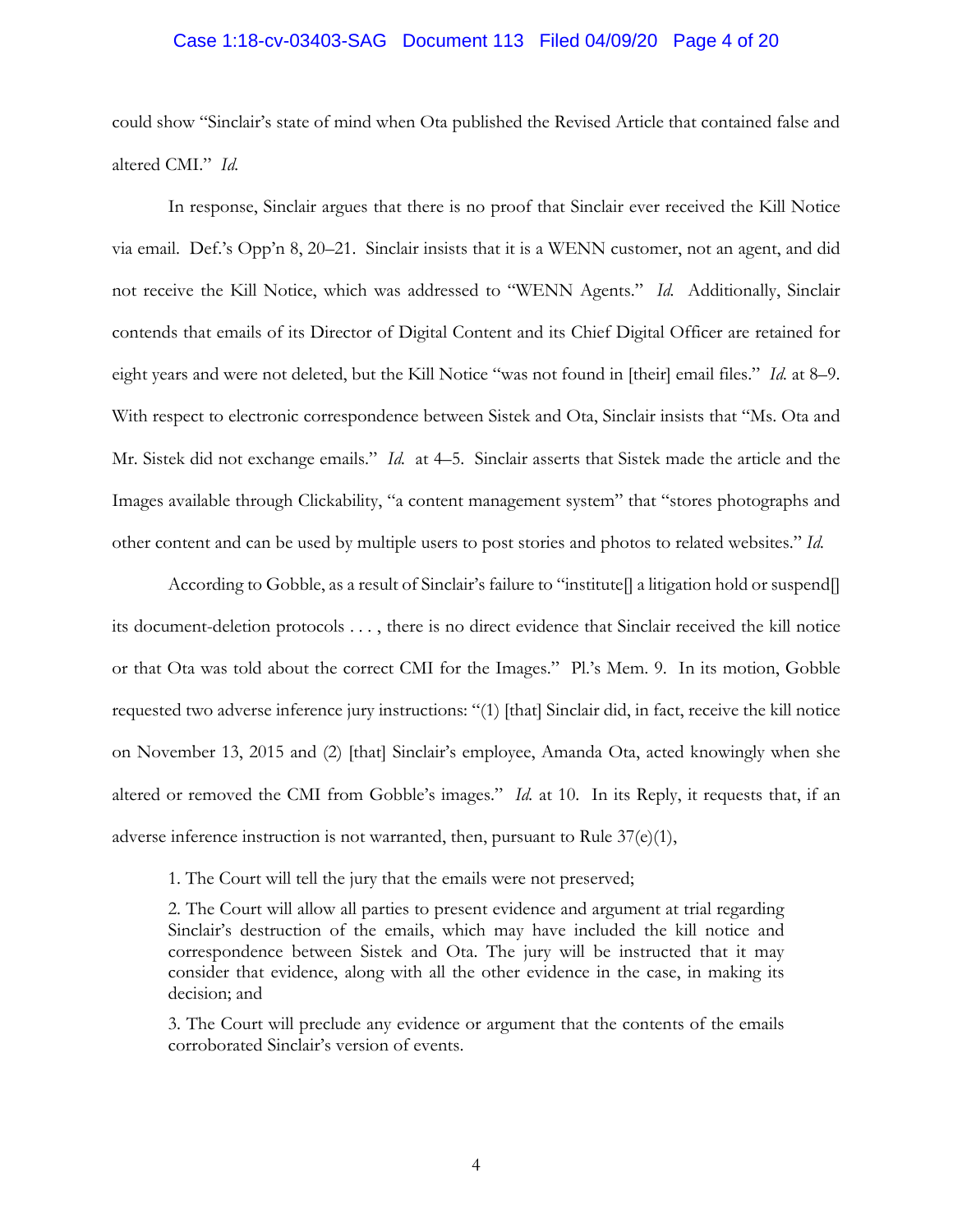### Case 1:18-cv-03403-SAG Document 113 Filed 04/09/20 Page 5 of 20

Pl.'s Reply 12. And, alternatively, Gobble proposes that the Court "defer this decision until trial" to allow the record to develop further. *Id.* 

Sinclair insists that Gobble's motion is untimely, and in any event, sanctions are not warranted because the emails did not exist and therefore it could not have destroyed them. Def.'s Opp'n 4–5, 8, 31. It contends that the evidence Gobble offers to prove the emails exist is inadmissible hearsay. *Id.* at 20–22. Also, it argues that it "had no reason to believe that litigation was reasonably foreseeable" and therefore no duty to preserve its November 2015 emails because the Subpoena did not put it on notice of its own potential infringement. *Id.* at 20, 27; Def.'s Surreply 4 & n.3. Sinclair contends that it first learned of its potential infringement when it was served with the Complaint in this lawsuit in November 2018. Def.'s Opp'n 2. Additionally, Sinclair argues that, even if relevant emails were destroyed, it lacked the requisite intent and Gobble suffered no prejudice. *Id.* at 10; Def.'s Surreply 4, 6.

### **Timeliness of Motion**

The Court first addresses the timeliness of the motion. Rule 37, which governs spoliation sanctions, "does not contain a statute of limitations," but courts nevertheless "'assess the timeliness of spoliation motions.'" *Al-Sabah v. Agbodjogbe*, No. ELH-17-730, 2019 WL 4447235, at \*4 (D. Md. Sept. 17, 2019) (quoting *Goodman v. Praxair Servs., Inc.*, 632 F. Supp. 2d 494, 506 (D. Md. 2009)). Relevant factors include:

(1) "how long after the close of discovery the relevant spoliation motion has been made"; (2) "the temporal proximity between a spoliation motion and motions for summary judgment"; (3) whether the "spoliation motion [was] made on the eve of trial"; and (4) "the explanation of the moving party as to why the motion was not filed earlier . . . ."

*Id.* (quoting *Goodman*, 632 F. Supp. 2d at 506–08 (internal quotation marks and citations omitted)).

Here, discovery had not closed when Gobble filed its motion on December 21, 2019. *See* Order, ECF No. 79 (staying discovery until January 9, 2020). Additionally, neither the deadline for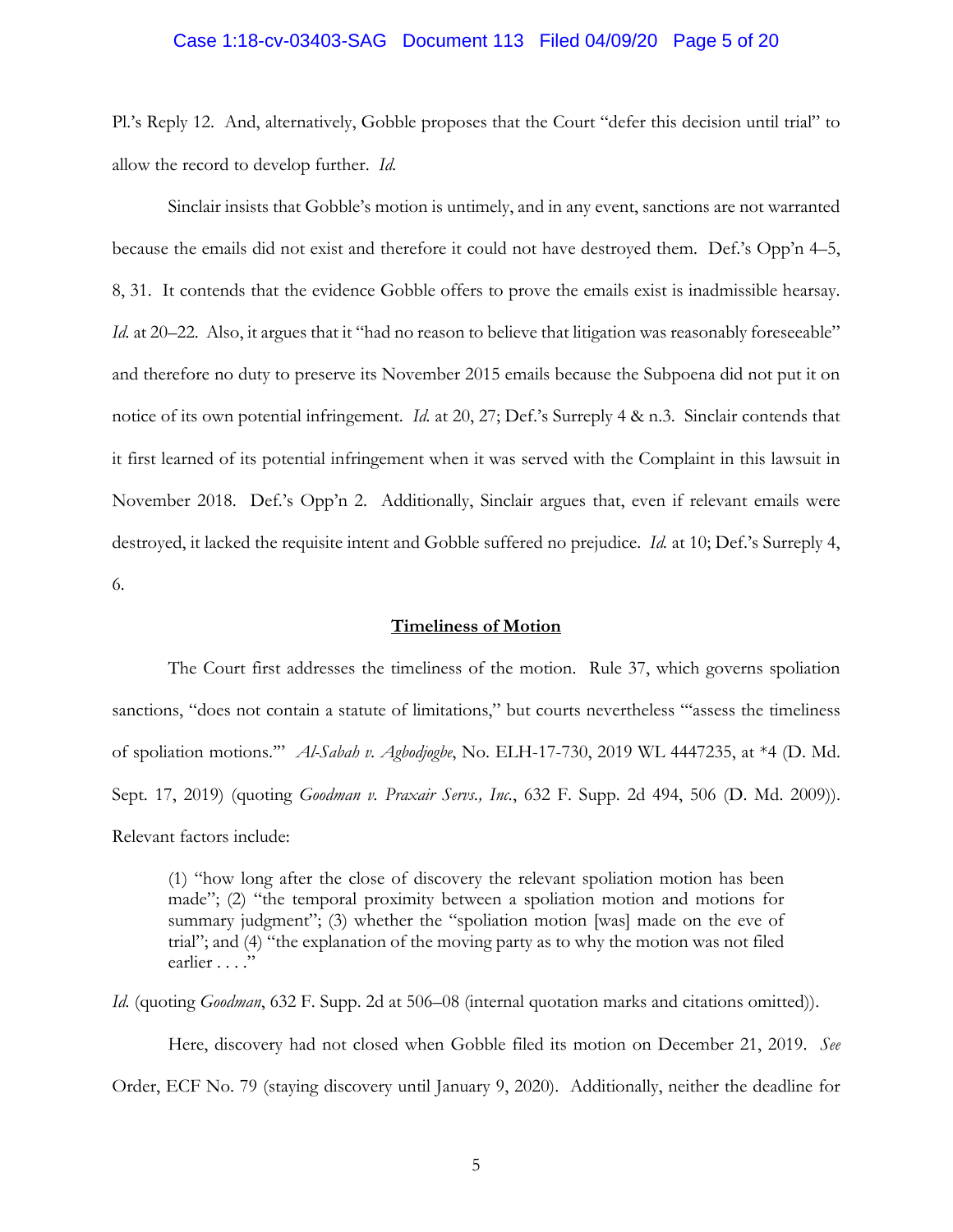### Case 1:18-cv-03403-SAG Document 113 Filed 04/09/20 Page 6 of 20

dispositive motions nor the trial date has been set. Still, Sinclair argues that the Court should deny Gobble's motion as untimely because Gobble knew in October 2017 that "Sinclair's 2017 document search may have missed certain documents," but it did not file its motion until December 2019, and in the interim used "Sinclair's lack of production of the alleged 'kill notice' as evidence [in its case against WENN] that WENN had *not* issued a kill notice to its clients, thus enhancing Plaintiff's case against WENN and increasing the dollar value of any recovery against WENN." Def.'s Opp'n 31– 32.

Gobble contends that its delay is justified because it was relying on the statements of Susan Domozych, a senior paralegal at Sinclair, who repeatedly informed Gobble that "Sinclair had produced everything it had." Pl.'s Reply 14. Gobble argues that "[i]t was only after Domozych's deposition [in August 2019, months after judgment was entered in the litigation against WENN on March 12, 2019, *see* ECF No. 100-17] that the extent to which Sinclair misled Gobble with its response to the Subpoena became clear." *Id.* at 15. Although Gobble waited four months after the deposition to raise the issue of lost electronically stored information ("ESI"), it did so while Sinclair still was producing ESI, and the timing of its motion has not delayed this litigation. Under these circumstances, the Court finds that the motion is timely and will consider it. *See Al-Sabah*, 2019 WL 4447235, at \*4; *Goodman*, 632 F. Supp. 2d at 506–08.

### **Applicable Standard**

"Spoliation is 'the destruction or material alteration of evidence or the failure to preserve property for another's use as evidence in pending or reasonably foreseeable litigation.'" *Al-Sabah*, 2019 WL 4447235, at \*3–4 (quoting *Goodman*, 632 F. Supp. 2d at 505); *see also Thompson v. U.S. Dep't of Hous. & Urban Dev.*, 219 F.R.D. 93, 100 (D. Md. 2003) (same). Rule 37(e) of the Federal Rules of Civil Procedure governs the imposition of sanctions for spoliation of ESI. *See Equal Employment Opportunity Comm'n v. Performance Food Grp., Inc.*, No. CCB-13-1712 (BPG), 2019 WL 1057385, at \*12 (D. Md. Mar.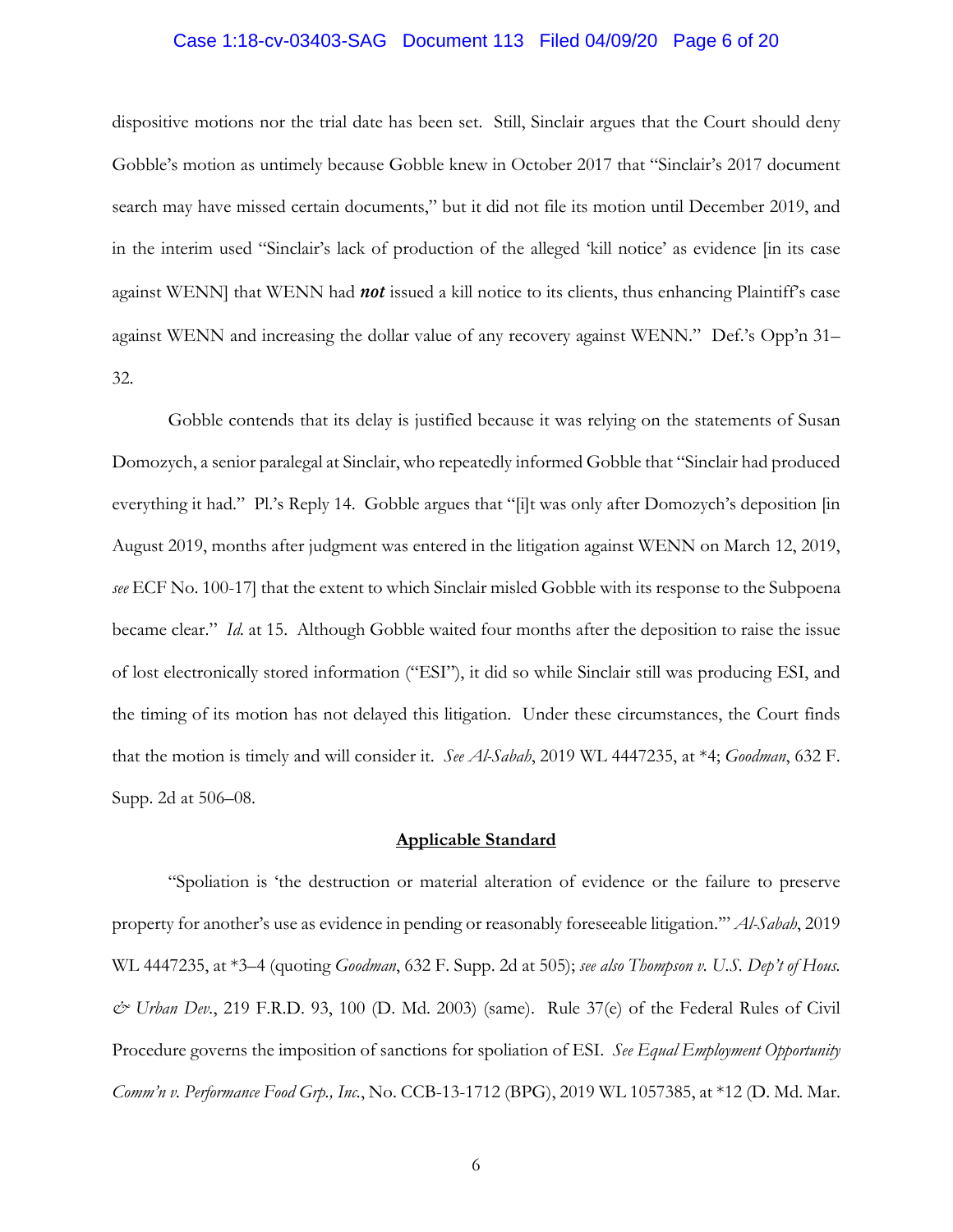### Case 1:18-cv-03403-SAG Document 113 Filed 04/09/20 Page 7 of 20

6, 2019); Fed. R. Civ. P. 37(e) advisory committee's note to 2015 amendment ("Comm. Note") ("New Rule 37(e) . . . forecloses reliance on inherent authority or state law to determine when certain measures should be used."). It provides for sanctions when ESI "that should have been preserved in the anticipation or conduct of litigation is lost because a party failed to take reasonable steps to preserve it, and it cannot be restored or replaced through additional discovery." Fed. R. Civ. P. 37(e). "Courts have broad discretion when deciding whether to impose sanctions" under Rule 37(e). *Al-Sabah*, 2019 WL 4447235, at \*4 (quoting *Steves & Sons, Inc. v. JELD-WEN, Inc.*, 327 F.R.D. 96, 103 (E.D. Va. 2018)).

The burden of proof is on "[the] party seeking sanctions based on the spoliation of evidence." *See Turner v. United States,* 736 F.3d 274, 282 (4th Cir. 2013); *see Goodman*, 632 F. Supp. 2d at 509. This Court has noted that "the precise burden of proof in a motion for sanctions is unclear in the Fourth Circuit. However, proving misconduct occurred by 'clear and convincing' evidence, as opposed to by a mere preponderance, certainly suffices." *Glynn v. EDO Corp.*, No. JFM-07-01660, 2010 WL 3294347, at \*2 (D. Md. Aug. 20, 2010). Absent guidance from the Fourth Circuit, "the general approach of courts in the Fourth Circuit has been to apply the clear and convincing evidence standard, especially where a relatively harsh sanction like an adverse inference is sought." Steves  $\mathcal{O}$  Sons, Inc. v. JELD-*WEN, Inc.*, 327 F.R.D. 96, 104 (E.D. Va. 2018). In this case, the result is the same under either standard.

#### *Rule 37(e)(1): Loss and Prejudice*

Rule  $37(e)(1)$  provides that, when the Court finds that a party suffered prejudice from the loss of ESI that another party had a duty to preserve but failed to take reasonable steps to preserve, and the ESI is not otherwise available, then the Court "may order measures no greater than necessary to cure the prejudice." Fed. R. Civ. P. 37(e)(1). "Spoliation of evidence causes prejudice when, as a result of the spoliation, the party claiming spoliation cannot present 'evidence essential to its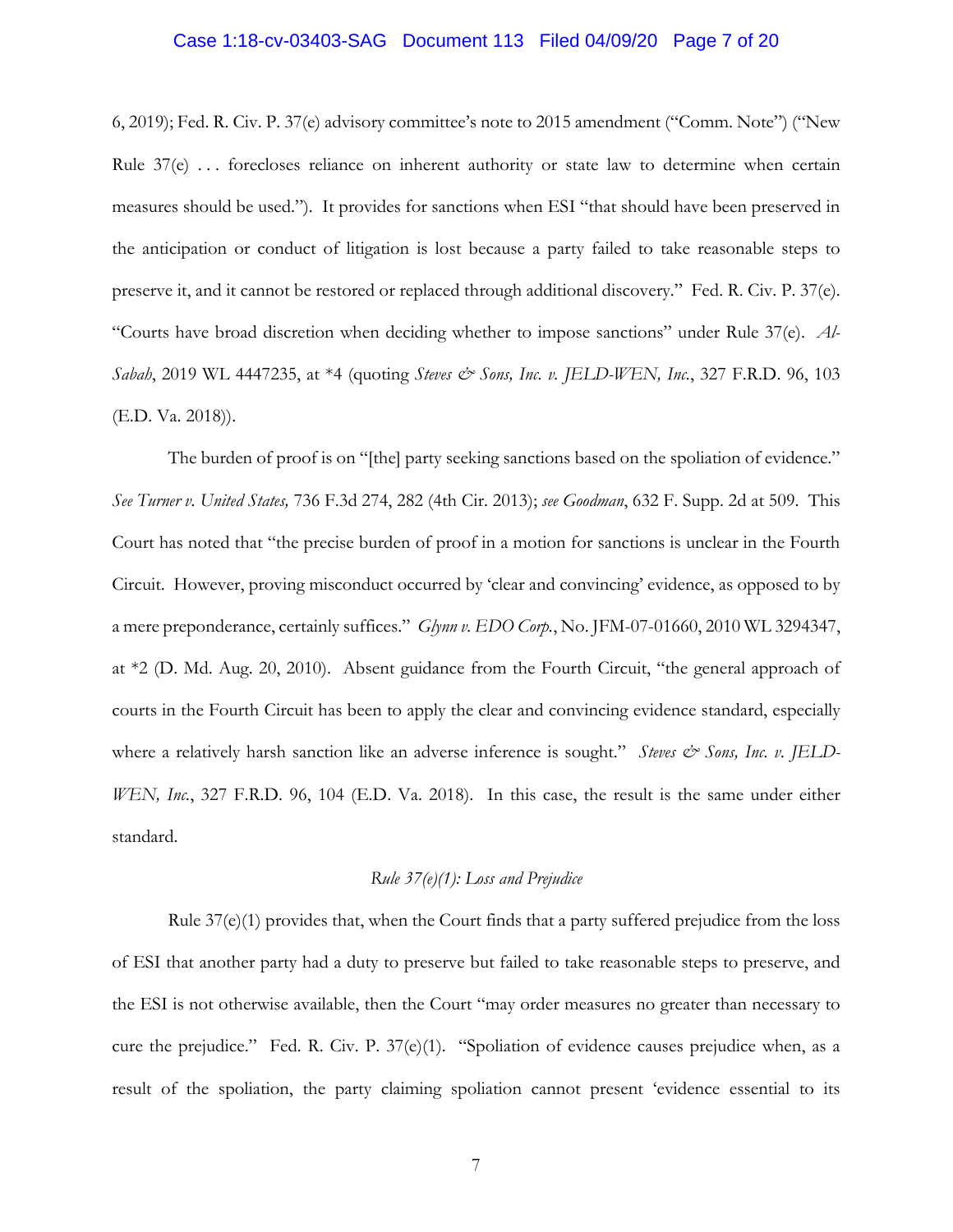#### Case 1:18-cv-03403-SAG Document 113 Filed 04/09/20 Page 8 of 20

underlying claim.'" *Al-Sabah*, 2019 WL 4447235, at \*5 (quoting *Victor Stanley, Inc. v. Creative Pipe, Inc.*, 269 F.R.D. 497, 522–23 (D. Md. 2010) (citation omitted)).

#### *Rule 37(e)(2): Loss and Intent to Deprive*

Pursuant to Rule  $37(e)(2)$ , the Court may impose more severe sanctions than those available under Rule 37(e)(1) if ESI "that should have been preserved in the anticipation or conduct of litigation is lost because a party failed to take reasonable steps to preserve it, and it cannot be restored or replaced through additional discovery," and the Court finds that "the party acted with the intent to deprive another party of the information's use in the litigation." Fed. R. Civ. P. 37(e)(2). "Negligent or even grossly negligent behavior" does not suffice. Fed. R. Civ. P. 37(e)(2) Comm. Note. Rather, the ESI must be unavailable due to "a party's intentional loss or destruction of [it] to prevent its use in litigation," because this is the conduct that "gives rise to a reasonable inference that the evidence was unfavorable to the party responsible for [its] loss or destruction." *Id.*; *see Auer v. City of Minot*, 896 F.3d 854, 858 (8th Cir. 2018) ("[W]ithout even circumstantial evidence that city personnel had knowledge that relevant files were being lost (if indeed they were), the record cannot support a finding [under Rule 37(e)(2)] that the city 'inten[ded] to deprive' Auer of information she could have used in this case."); *see also Barbera v. Pearson Educ., Inc.*, 906 F.3d 621, 627–28 (7th Cir. 2018) (concluding that, when the plaintiff offered evidence of an email exchange and the defendant employer failed to produce it, and the defendant had not issued an litigation hold, it was reasonable for the district court not to find under Rule 37(e)(2) that the defendant "intended to deprive [the plaintiff] of the emails").

If the Court finds that a party failed to preserve evidence that it had a duty to preserve and that it did so to prevent another party from using the evidence in litigation, then the Court may:

- (A) presume that the lost information was unfavorable to the party;
- (B) instruct the jury that it may or must presume the information was unfavorable to the party; or
- (C) dismiss the action or enter a default judgment.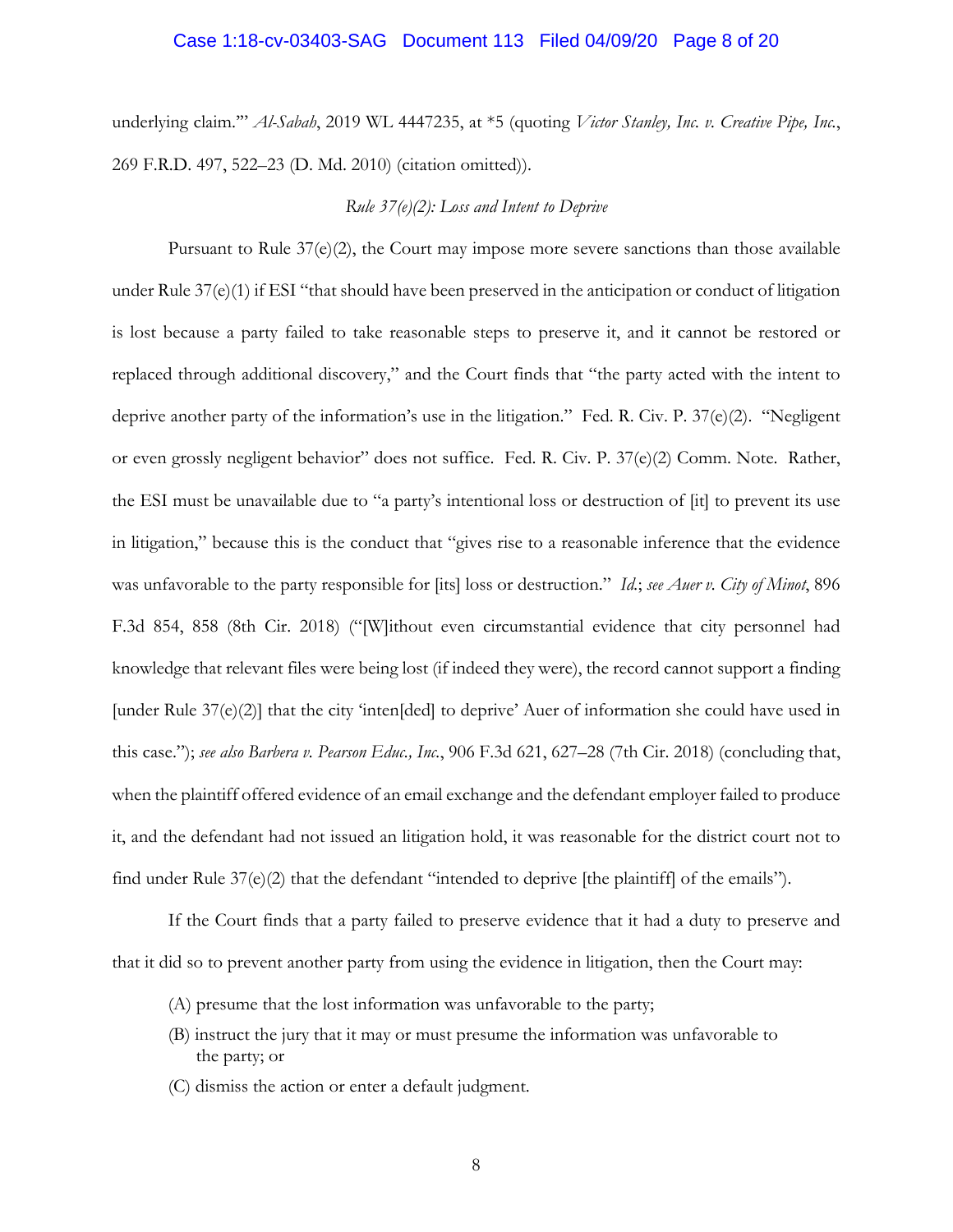#### Case 1:18-cv-03403-SAG Document 113 Filed 04/09/20 Page 9 of 20

Fed. R. Civ. P. 37(e)(2). These sanctions are available regardless whether there is prejudice. *Id.*; *see* Fed. R. Civ. P. 37(e)(2) Comm. Note ("Subdivision (e)(2) does not include a requirement that the court find prejudice to the party deprived of the information.").

Gobble argues that the intent requirement of Rule 37(e)(2) does not apply here because its motion "is premised on Sinclair's *destruction* of ESI, not its loss." Pl.'s Reply 5. According to Gobble, Rule 37's "Advisory Notes make clear [that] Rule 37(e)(2) only applies to the *loss of information*, not the *destruction of information.*" *Id.* Although Rule 37(e) does refer to "lost" ESI and the note states that Rule 37(e) "applies only when [ESI] is lost," the Rule is not distinguishing between lost and destroyed ESI. *See* Fed. R. Civ. P. 37(e) & Comm. Note. Rather, "lost" refers to information that cannot "be found elsewhere" and is no longer available, whether due to negligence or intentional destruction. *See id.* Therefore, Rule 37(e) applies to all loss, including destruction. *See id.* 

Alternatively, Gobble insists that "[e]ven if Rule 37(e)(2)'s 'intent to deprive' applies, willful conduct—not bad faith—suffices." Pl.'s Reply 5. Not so. The Rule itself makes clear that the party must do more than intend to destroy the evidence; it must do so with an "intent to deprive another party of the information's use in the litigation." Fed. R. Civ. P. 37(e)(2).<sup>4</sup>

#### **Existence of Documents**

Gobble seeks sanctions against Sinclair based on the alleged loss of (1) the Kill Notice and (2) emails between Ota and Sistek. Pl.'s Mem. 9; Pl.'s Reply 12. Sinclair argues that neither the Kill Notice nor any correspondence between Ota and Sistek existed in the deleted emails and that the

<sup>4</sup> Gobble relies on *Legacy Data Access, LLC v. MediQuant, Inc.*, No. 15-584-FDW-DSC, 2017 WL 6001637 (W.D.N.C. Dec. 4, 2017), in support of its arguments. *Legacy Data* is not controlling authority in this Court, which has stated that under Rule 37(e), "the court must find that there was a *destruction*  of evidence that the party had a duty to preserve." *Performance Food Grp.*, 2019 WL 1057385, at \*12 (emphasis added). Additionally, insofar as the Western District of North Carolina concluded that it did not need to make a finding of bad faith to impose sanctions, that conclusion does not inform the analysis in this case, because the court was acting pursuant to its inherent authority, not Rule 37(e)(2). *See Legacy Data,* 2017 WL 6001637 at \*9–10 & n.8.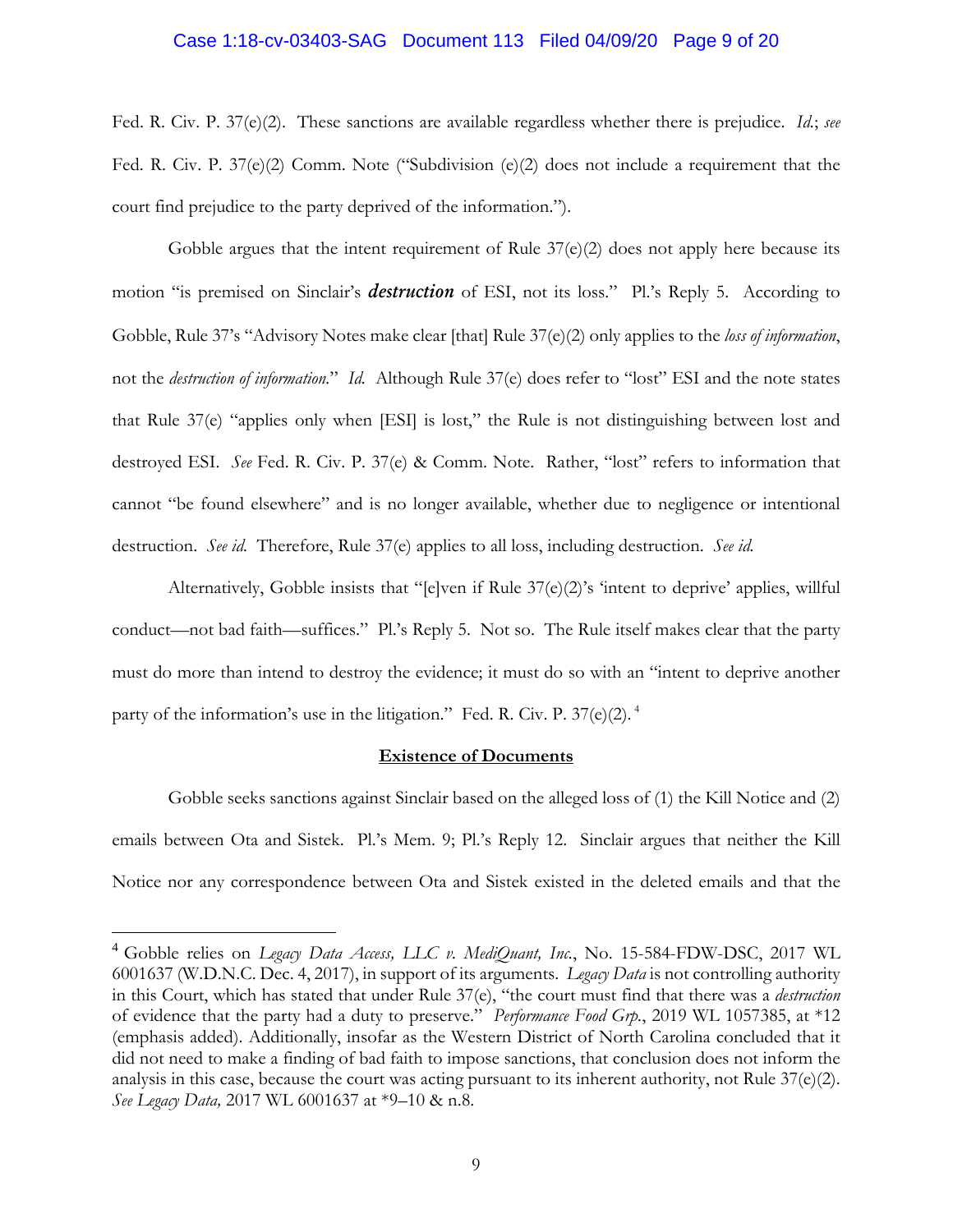### Case 1:18-cv-03403-SAG Document 113 Filed 04/09/20 Page 10 of 20

evidence Gobble offers to prove Sinclair's receipt of the Kill Notice is inadmissible hearsay. Def.'s Opp'n 4, 5. "The threshold issue in any motion for spoliation is that the items purportedly destroyed or lost actually existed." *Okezie v. Prince George's Cty., Md.*, No. DKC-13-0168 (CBD), 2014 WL 1429183, at \*2 (D. Md. Apr. 11, 2014) (citing *Hodge v. Wal-Mart Stores, Inc.*, 360 F.3d 446, 450–51 (4th Cir. 2004)). "A successful claim for spoliation of evidence cannot be premised on mere speculation on the existence of such evidence." *Wimbush v. Matera*, No. SAG-11-1916, 2014 WL 7239891, at \*11 (D. Md. Dec. 17, 2014); *see also Okezie*, 2014 WL 1429183, at \*2 ("A party must prove, not simply believe, that evidence was destroyed or suppressed.").

In *Okezie*, this Court discussed *Omogbehin v. Cino*, 485 F. App'x 606 (3d Cir. 2012), in which the Third Circuit reviewed the trial court's denial of the plaintiff's request for an adverse inference instruction based on the defendant's alleged "fail[ure] to produce e-mail that *may* have existed." *Okezie*, 2014 WL 1429183, at \*2 (emphasis added) (citing *Omogbehin*, 485 F. App'x at 609). The plaintiff did "not offer evidence that the e-mail messages had ever existed, only that he believed the e-mail messages had existed," and "the defendants testified that they did not send any of the purported email." *Id.* The Third Circuit affirmed, reasoning that "the plaintiff 'must provide some proof that what he seeks actually existed," and could not rely on "mere hope or expectation." *Id.* (quoting at *Omogbehin*, 485 F. App'x at 610).

Similarly, in *Okezie*, the plaintiff "produced no evidence to show that the transport recordings existed, or that any spoliation occurred." 2014 WL 1429183, at \*3. This Court concluded that the plaintiff had "not satisfied her burden of establishing facts from which the Court could 'at least infer that the evidence existed in the first place,'" and therefore denied plaintiff's motion for spoliation sanctions. *Id.* (quoting *Omogbehin*, 485 F. App'x at 609). Likewise, when this Court denied the plaintiff's motion for spoliation sanctions in *Wimbush*, it reasoned that the plaintiff had "failed to show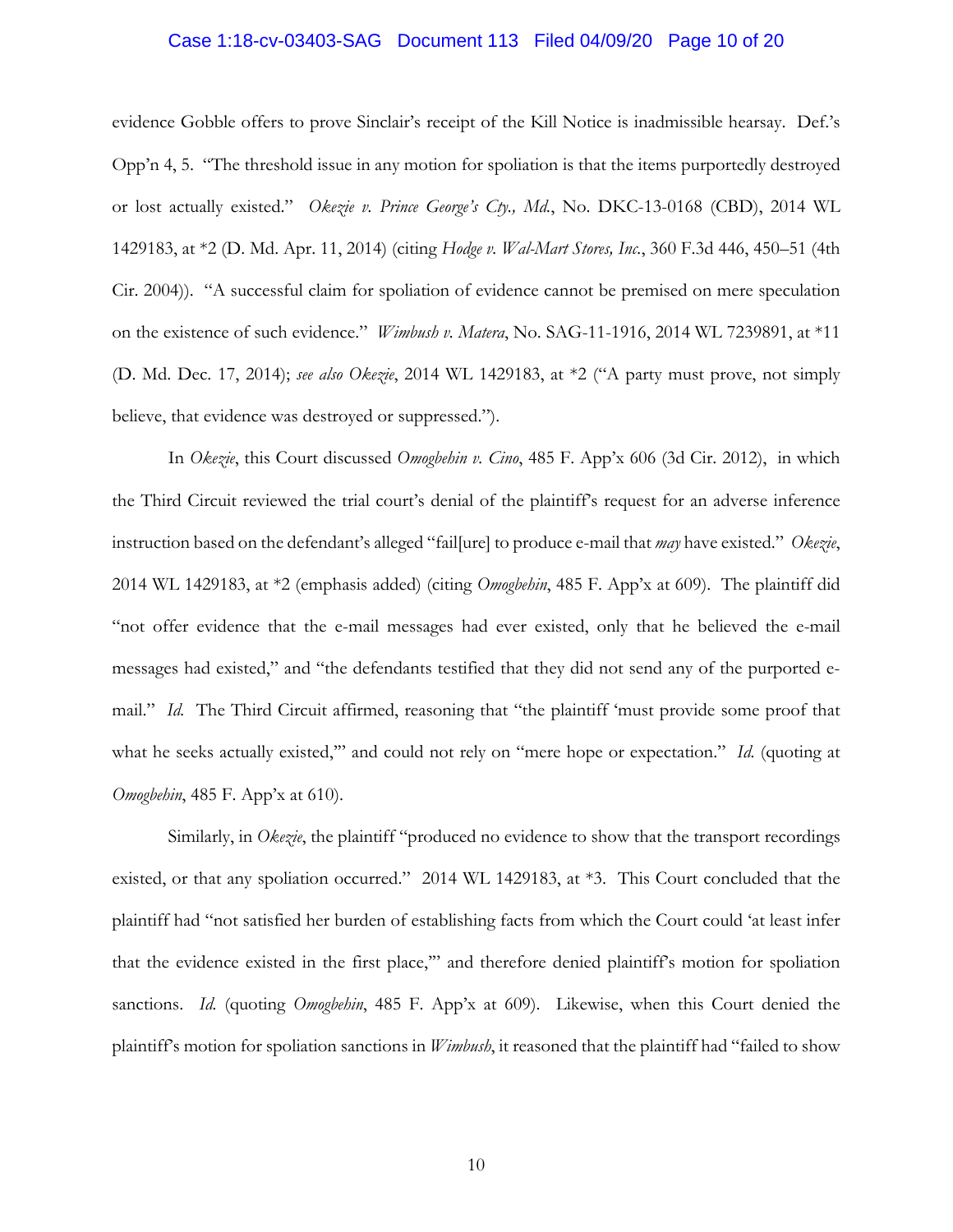### Case 1:18-cv-03403-SAG Document 113 Filed 04/09/20 Page 11 of 20

that these emails ever existed," and "[a] successful claim for spoliation of evidence cannot be premised on mere speculation on the existence of such evidence." 2014 WL 7239891, at \*11.

#### *Existence of Emails between Ota and Sistek*

Gobble has not identified any evidence that Ota and Sistek exchanged any emails, and it cannot rely on speculation to prevail. *See Wimbush*, 2014 WL 7239891, at \*11. Indeed, Sinclair has offered credible evidence that these alleged emails did not exist. At his deposition, Scott Sistek testified that he did not know who Amanda Ota was and that he did not remember ever having spoken to her or seen her name on any correspondence. Sistek Dep. 123:2–8, ECF No. 100-4. Sistek explained that he would not have emailed her to share a story. When Sistek shared stories with other stations, he used a program called Clickability, in which he could post a story and "push[] [a] button [to] make versions of that story, the identical story, . . . available on those other stations." Sistek Dep. 35:21– 36:11, ECF No. 96-3, at 18. Consistent with Sistek's testimony, Sinclair's corporate designee testified in a 30(b)(6) deposition that Ota "obtained [the story] from KOMO after it was published by Scott [Sistek]." Cotlove Dep. 35:16–19, ECF No. 96-3, at 25. Thus, the evidence before the Court shows that Ota did not have to communicate directly with Sistek to obtain the story. *See id.* Gobble has not identified any evidence that the emails actually existed, and Sinclair has offered credible evidence that they did not exist. Therefore, the Court finds that Gobble cannot prevail on its motion for sanctions based on the loss of emails, the existence of which is nothing more than speculation. *See Okezie*, 2014 WL 1429183, at \*2; *Wimbush*, 2014 WL 7239891, at \*11.

#### *Existence of the Kill Notice*

Gobble claims that Sinclair received a Kill Notice from WENN in which WENN advised Sinclair and other recipients of the Images "to immediately cease displaying the Images." Pl.'s Mem. 2, 4. The Kill Notice obtained and produced by Gobble shows that it was sent to "undisclosedrecipients" and addressed to "WENN Agent." Kill Notice, ECF No. 96-3, at 2 (emphasis added). It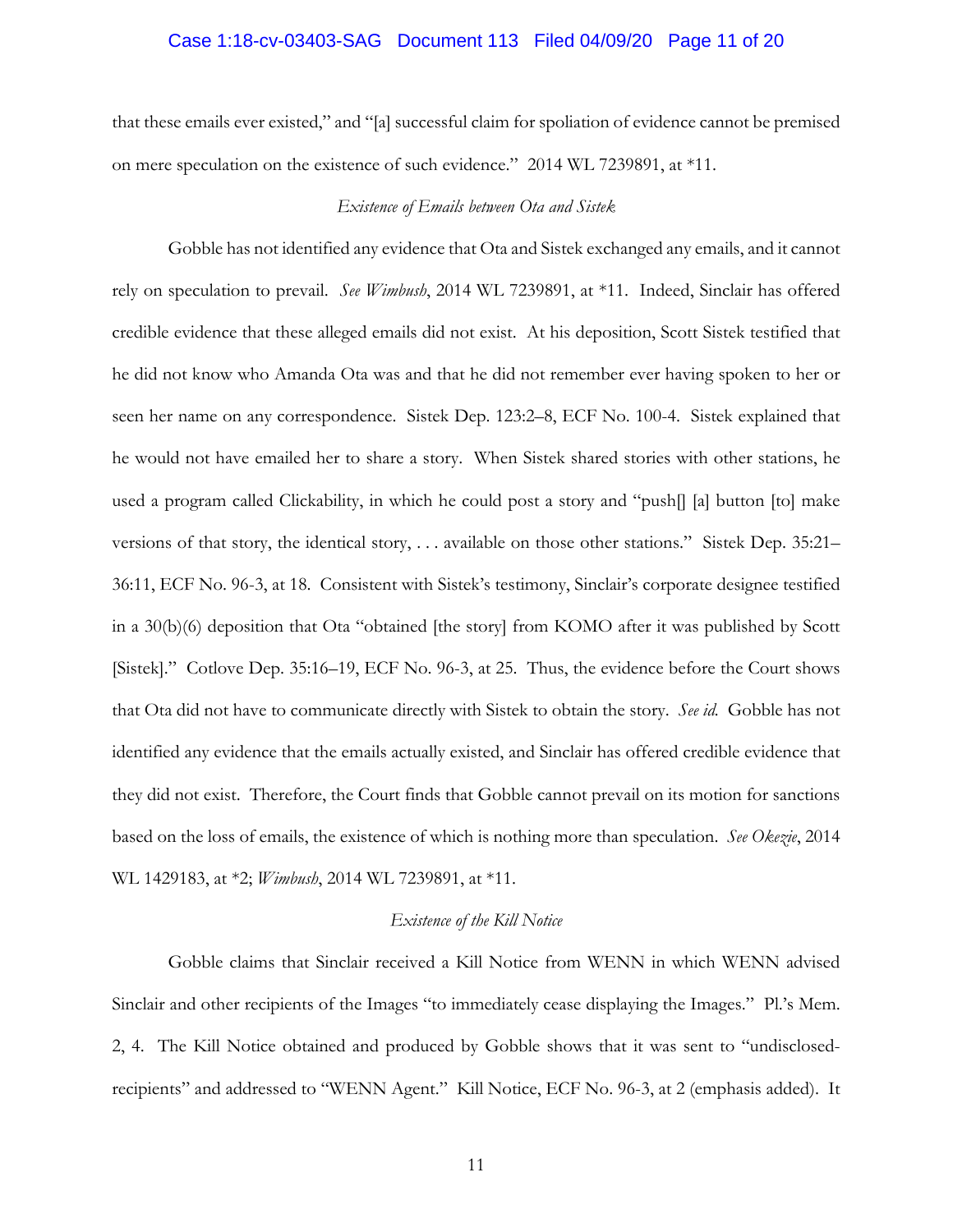### Case 1:18-cv-03403-SAG Document 113 Filed 04/09/20 Page 12 of 20

is not apparent from the face of the Kill Notice exactly who received it. To establish that Sinclair in particular received it, Gobble relies on the deposition testimony of Lloyd Beiny, Chairman of WENN's parent entity, who testified in connection with Gobble's lawsuit against WENN. *See* Pl.'s Mem. 4; *see also* Def.'s Opp'n 20; *see* Beiny Dep 40:2, ECF No. 100-19. Sinclair argues that the Kill Notice and Beiny's testimony about the notice are inadmissible hearsay and should not be considered by the Court as evidence that Sinclair received the notice. Def.'s Opp'n 20–22.

#### 1. Admissibility of the Kill Notice Itself

Hearsay is a statement offered to prove the truth of the matter asserted. Fed. R. Evid. 801(c). The Kill Notice is not hearsay because it is offered to prove its existence and its effects on its recipients, not for the truth of its contents. *See* Fed. R. Evid. 801(c)(2). Moreover, it is a command, not an assertion. *See* Fed. R. Evid. 801(a)*.* Therefore, the hearsay rule does not bar the Kill Notice's admission. *See* Fed. R. Evid. 801, 802.

#### 2. Admissibility of Beiny's Testimony about the Kill Notice

Beiny testified that when he learned from the Gobbles that they believed Sinclair was not providing proper credit with the Images, he directed a WENN employee "to send out a kill notice," that is, "a notice . . . sent out in the normal course of events when images are either sent out or acquired by customers that [WENN] then, for whatever reason, elect[s] to make unavailable to them." Beiny Dep. 137:7–12, 138:16–18, ECF No. 100-19. He stated that his "instruction was to pull them from *everywhere* that they'd been sent" and to "pull it back from *anyone* who might have accessed the pictures from the Internet." *Id.* at 138:16–18, 140:3–4 (emphases added). Also, he testified that WENN "sometimes sell[s] directly to publishers," *id.* at 126:1–2, and that "the Sinclair companies have a right to access up to 5,000 images a day," *id.* at 180:1–2. Although Beiny's original statements were commands, his testimony about his commands and WENN's practices are assertions, and Gobble offers his testimony to prove the truth of what he said. Therefore, his testimony is hearsay and only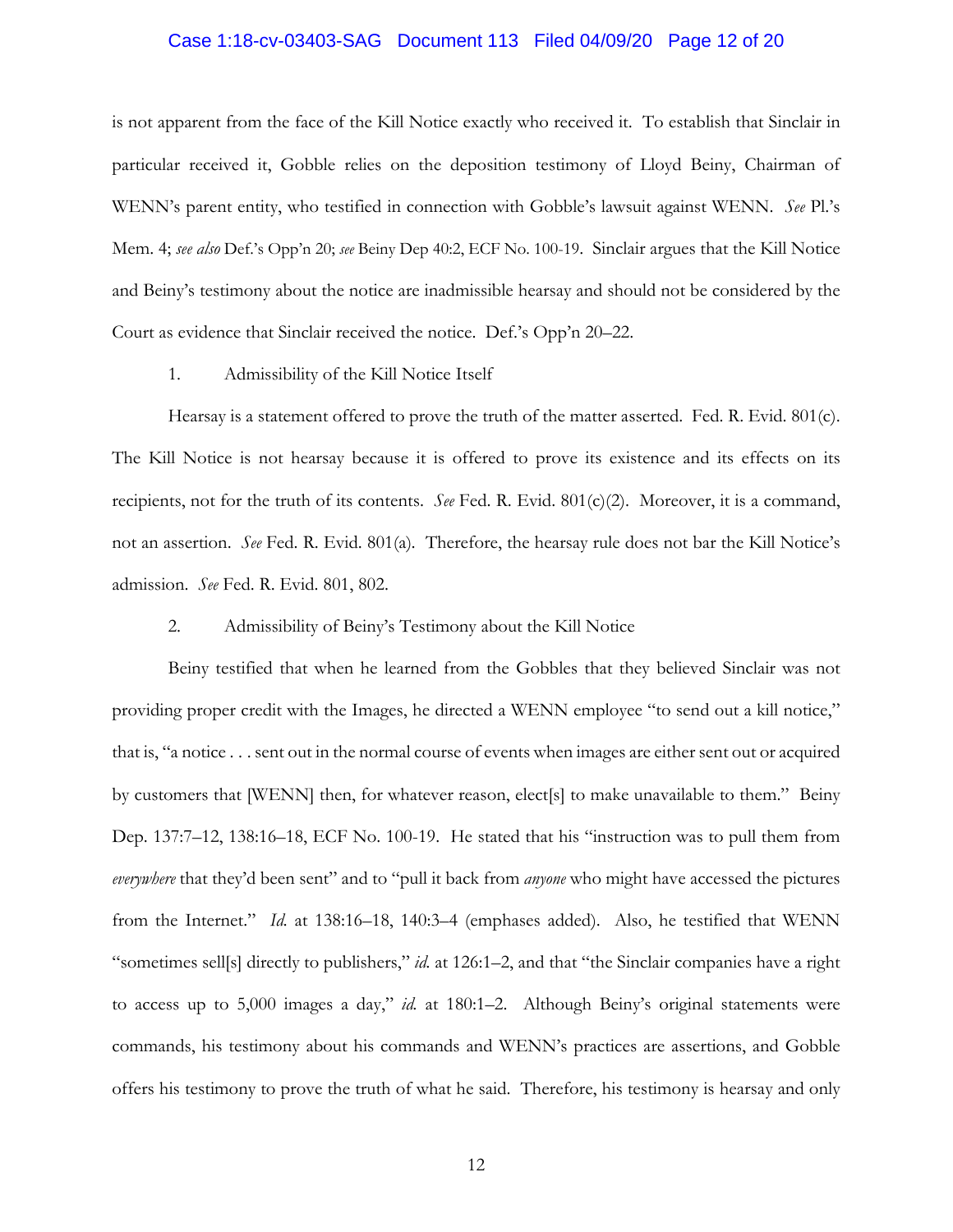### Case 1:18-cv-03403-SAG Document 113 Filed 04/09/20 Page 13 of 20

admissible if an exception to the hearsay rule applies. *See* Fed. R. Evid. 801, 802, 805 (hearsay within hearsay).

Gobble argues that Beiny's testimony is admissible under Fed. R. Evid. 804(b)(1). Pl.'s Reply 13. Evidence Rule 804(b)(1) provides that the rule against hearsay does not exclude former testimony from a declarant who is unavailable<sup>5</sup> as a witness if the testimony

**(A)** was given as a witness at a … lawful deposition, whether given during the current proceeding or a different one; and

**(B)** is now offered against a party who had--or, in a civil case, whose predecessor in interest had--an opportunity and similar motive to develop it by direct, cross-, or redirect examination.

Fed. R. Evid. 804(b)(1). When determining admissibility under Evidence Rule 804(b)(1), "privity is not the gravamen of the . . . analysis. Instead, the party against whom the [testimony] is offered must point up distinctions in her case not evident in the earlier litigation that would preclude similar motives of witness examination." *Supermarket of Marlinton, Inc. v. Meadow Gold Dairies, Inc.*, 71 F.3d 119, 128 (4th Cir. 1995) (quoting *Horne v. Owens–Corning Fiberglas Corp.*, 4 F.3d 276, 283 (4th Cir. 1993)). Thus, the "focus [is] 'on the similarity of motives between the predecessor in interest and the one against whom the [testimony] is now offered.'" *Id*. at 127 (quoting *Horne,* 4 F.3d at 282). The question presented here is whether WENN had a motive similar to Sinclair's to develop Beiny's testimony by examination.

Insisting that "WENN and Sinclair do not need to have an 'identical' interest, only a 'similar' one," Gobble argues that "both WENN and Sinclair had a similar motive in challenging Gobble's copyright infringement action." Pl.'s Reply 13 (quoting *United States v. Salerno*, 505 U.S. 317, 326 (1992) (Blackmun, J., concurring)). That may be true, but WENN and Sinclair did not have "similar motives of witness examination" regarding the Kill Notice. *See Supermarket of Marlinton*, 71 F.3d at 128. WENN would have sought testimony that it sent the Kill Notice to any affiliate it was obligated to notify,

<sup>5</sup> Neither party addresses Beiny's availability.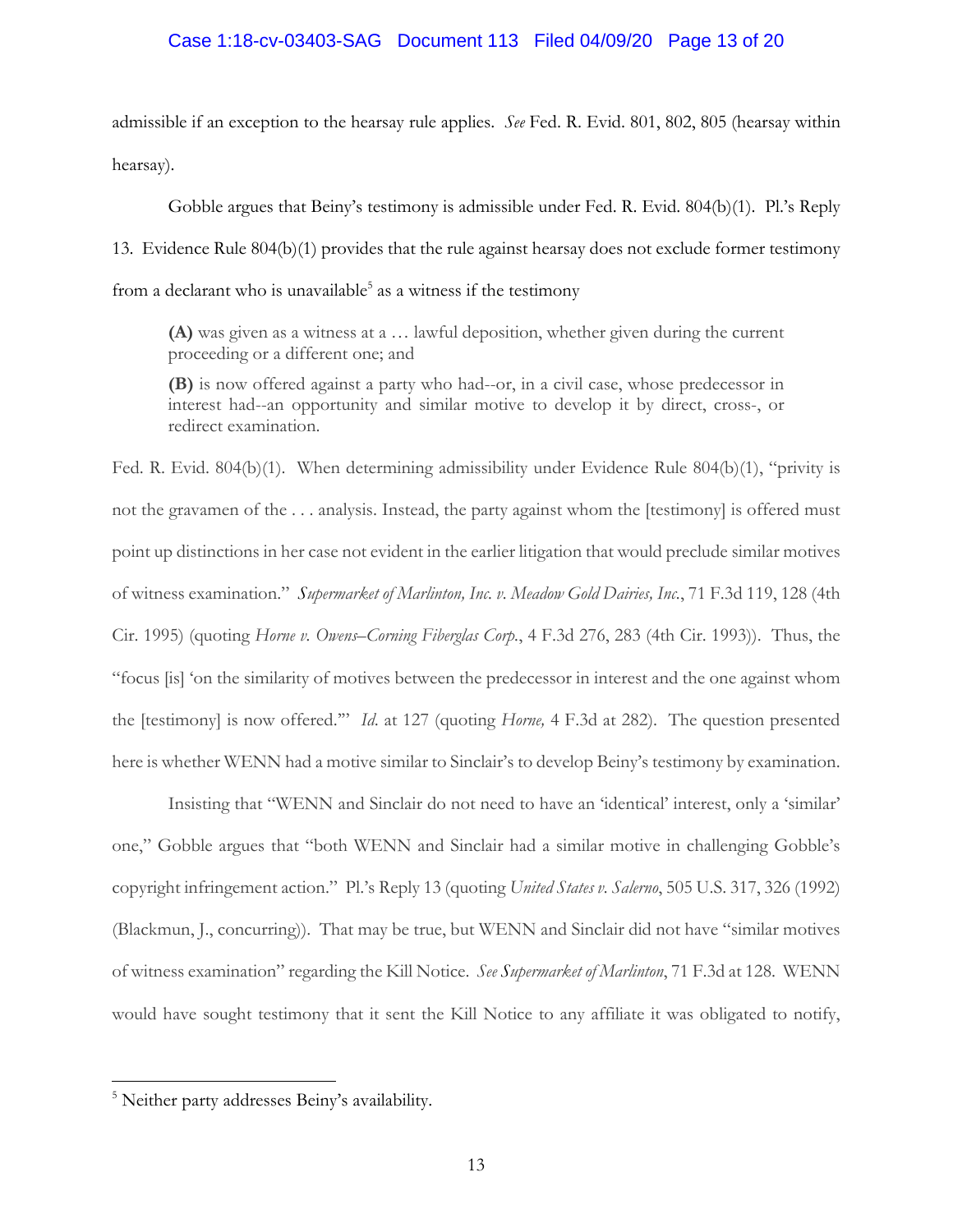### Case 1:18-cv-03403-SAG Document 113 Filed 04/09/20 Page 14 of 20

whereas Sinclair would seek testimony that WENN did not send the Kill Notice to it. Additionally, even if "privity is not the gravamen of the … analysis," it is worth noting that WENN was not Sinclair's predecessor in interest. *See id.* at 127–28. Gobble does not dispute that Sinclair was WENN's customer, not its agent. Thus, Beiny's testimony is not admissible in this litigation under Rule 804(b)(1), because Sinclair did not have the opportunity to question Beiny, WENN and Sinclair did not have "similar motives of witness examination" regarding the Kill Notice, and WENN is not Sinclair's predecessor in interest. *See* Fed. R. Evid. 804(b)(1); *Supermarket of Marlinton*, 71 F.3d at 127– 28. Gobble has not identified any other basis for the testimony's admissibility. The Court finds that it is inadmissible hearsay. *See* Fed. R. Evid. 802, 804(b)(1).

Moreover, even if admissible, Beiny's testimony would not establish Gobble's receipt of the Kill Notice. It is undisputed that the Kill Notice was addressed to "WENN *Agent.*" Beiny referred to Sinclair as a customer, Beiny Dep. 177:8–9, and testified that agents are distinct from customers, *id.*  at 124:24–125:18, 125:25–126:2 (stating that agents are entities that "acquire the distribution rights of certain images for certain markets" so that they have "the rights to sell pictures" to specific markets, whereas customers are "publishers"). Consequently, even if Beiny's statements could be considered for purposes of this motion, *see* Fed. R. Evid. 1101(d) (carving exceptions under which the Federal Rules of Evidence do not apply), they would not support more than the possibility that Sinclair may have received the Kill Notice. And, Sinclair stated in its Answer to Interrogatory No. 8 that it "never received a 'kill notice' concerning the Lykoi cat images prior to the filing of this lawsuit." ECF No. 96-3, at 64. Additionally, the Kill Notice was not found in the emails of Sinclair's Director of Digital Content and its Chief Digital Officer, which had been preserved from the relevant period. Def.'s Opp'n 8–9.

Thus, although the Kill Notice is admissible, the record before me does not show that it "actually existed" in Sinclair's deleted emails because Gobble has not offered any proof that Sinclair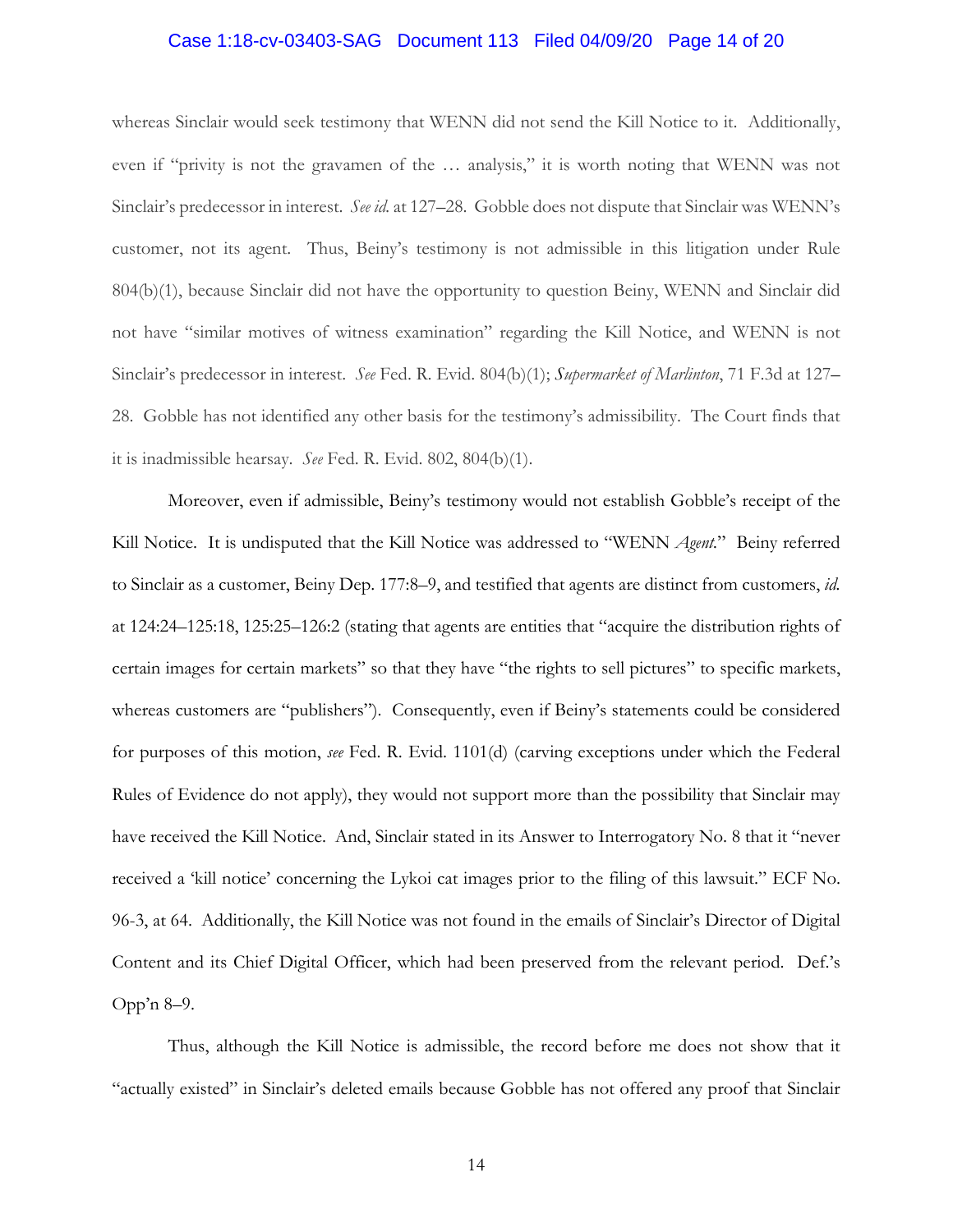### Case 1:18-cv-03403-SAG Document 113 Filed 04/09/20 Page 15 of 20

received it.<sup>6</sup> See Okezie, 2014 WL 1429183, at \*2. To the contrary, Sinclair has offered credible evidence that it never received the Kill Notice. Gobble has "not satisfied [its] burden of establishing facts from which the Court could 'at least infer that the evidence existed [in Sinclair's email] in the first place" to support its motion for spoliation sanctions based on the alleged destruction of the Kill Notice. *See Okezie*, 2014 WL 1429183, at \*3; *Wimbush*, 2014 WL 7239891, at \*11.

# **No Adverse Inference**

#### *Duty to Preserve*

Even if Gobble had shown that the allegedly lost evidence actually existed, its destruction only would be sanctionable if Sinclair had a duty to preserve the emails after receiving the Subpoena. *See*  Fed. R. Civ. P. 37(e); *Performance Food Grp., Inc.*, 2019 WL 1057385, at \*12. The duty to preserve "arises not only during litigation but also extends to that period before the litigation when a party reasonably should know that the evidence may be relevant to anticipated litigation." *Peppers v. Moubarek*, No. PWG-19-2346, 2020 WL 263491, at \*2 (D. Md. Jan. 17, 2020) (quoting *Silvestri v. General Motors Corp.*, 271 F.3d 583, 591 (4th Cir. 2001)). "Courts should consider the extent to which a party was on notice that litigation was likely and that the information would be relevant." Fed. R. Civ. P. 37(e) advisory committee's note to 2015 Amendment. "[T]o fulfill the duty to preserve relevant evidence, '[o]nce a party reasonably anticipates litigation, it must suspend its routine document retention/destruction policy and put in place a "litigation hold" to ensure the preservation of relevant documents.'" *Performance Food Grp.*, 2019 WL 1057385, at \*3 (quoting *Thompson v. U.S. Dep't of Hous. & Urban Dev*., 219 F.R.D. 93, 100 (D. Md. 2003)).

<sup>6</sup> Nor can the Court presume Sinclair's receipt, as Gobble asks it to do. *See* Pl.'s Reply 14. The "rule of evidence that if a party intentionally or fraudulently destroys a written document with the intent to suppress evidence, its content is presumed to have been detrimental to him" does not apply here because, as discussed *infra*, there is no evidence that Sinclair deleted its emails with the intent to deprive Gobble of evidence at trial. *See Gardner v. Nat'l Bulk Carriers, Inc.*, 310 F.2d 284, 288 (4th Cir. 1962) (quoting *Berthold-Jennings Lumber Co. v. St. Louis, I.M. & S. Ry.*, 80 F.2d 32, 41 (8th Cir. 1935)).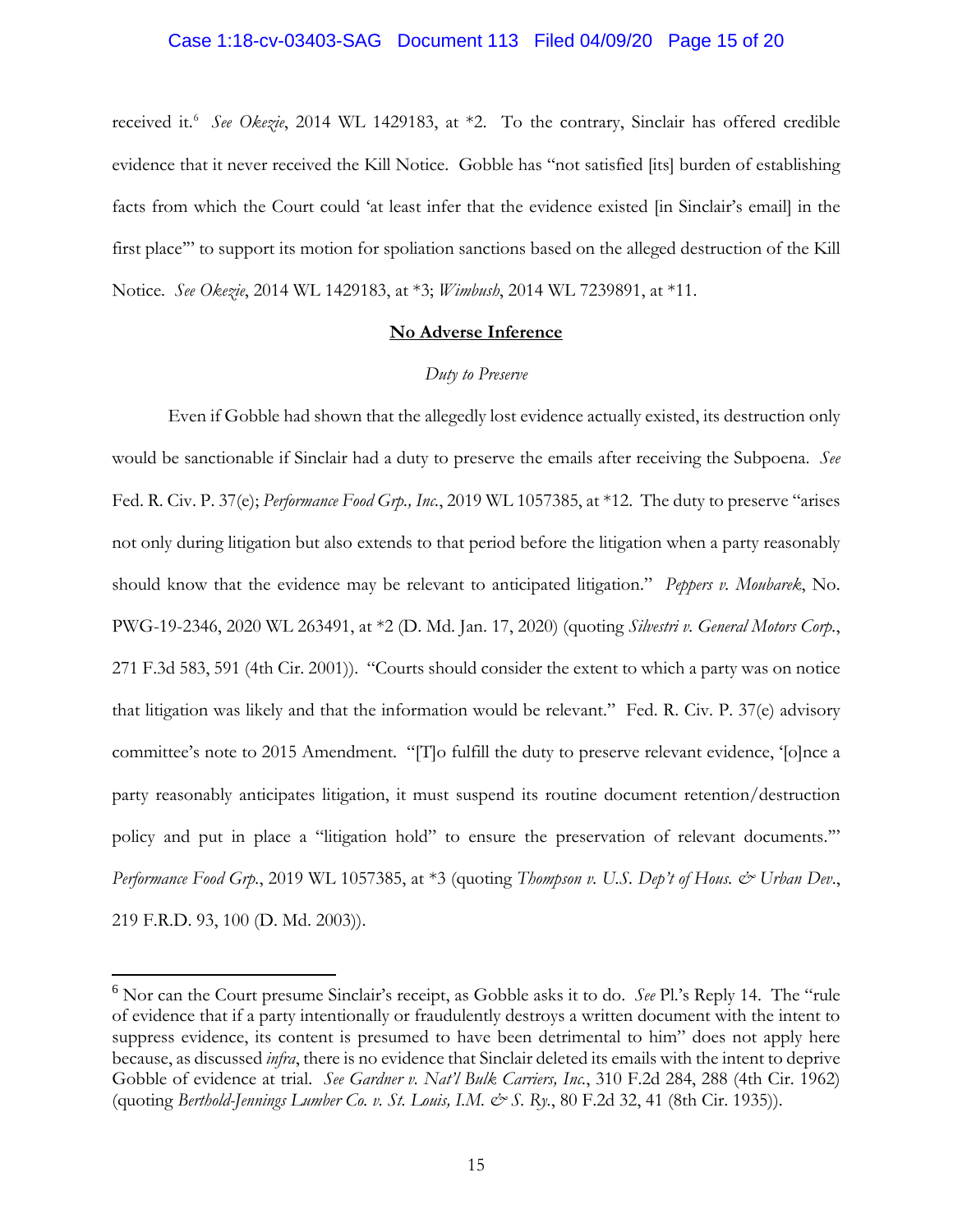### Case 1:18-cv-03403-SAG Document 113 Filed 04/09/20 Page 16 of 20

Gobble argues that the September 2017 "Subpoena—and its 300-plus pages of screenshots showing the Images appearing on Sinclair-affiliated websites—placed Sinclair on notice that the documents sought were relevant to both pending [litigation against WENN] and contemplated litigation [against Sinclair]." Pl.'s Mem. 12. In Gobble's view, the Subpoena "made clear that Gobble claimed it had not granted WENN the right to distribute any of the Images to any of WENN's customers and that the CMI had been altered." *Id.* at 1–2.

Sinclair disagrees, insisting that "[t]he Subpoena . . . did not indicate the reason that Plaintiff was suing WENN, nor the causes of action asserted" and it "contained no information suggesting that Sinclair had violated Plaintiff's copyright." Def.'s Opp'n 6. Sinclair contends that it contacted Gobble's attorney "to find out 'what this was all about" and was told "the Gobbles had sent photos to WENN and they had had a dispute between the two, and they were not getting information from WENN, and they were seeking information from Sinclair because they were unable to determine what photos had been used." *Id.* at 6 (quoting Domozych Dep. 33:8–9, ECF No. 100-6). According to Sinclair, Plaintiff's counsel did not state, "directly or indirectly, that Sinclair had violated Plaintiff's copyrights or that Plaintiff might sue Sinclair and its stations." *Id*. at 6–7.

The Subpoena notified Sinclair that Gobble had sued WENN. Subpoena, ECF No. 96-3, at 69. It also directed Sinclair to produce "[a]ll documents related to [its] receipt of the Photographs" and "[a]ll documents reflecting communications (*e.g.*, emails, letters, faxes, texts, correspondence, etc.) related to: the Photographs; the Lawsuit; Brittney Gobble; Johnny Gobble; and/or Brittney Gobble Photography, LLC (including internal and external communications . . . )." *Id.* at 75. Although the Subpoena did not identify the causes of action, the litigation clearly concerned WENN's use of Gobble's Images. Further, Sinclair had used the same Images and Gobble was aware of the use, as was abundantly clear from the voluminous website printouts in Exhibit 1 to the Subpoena, showing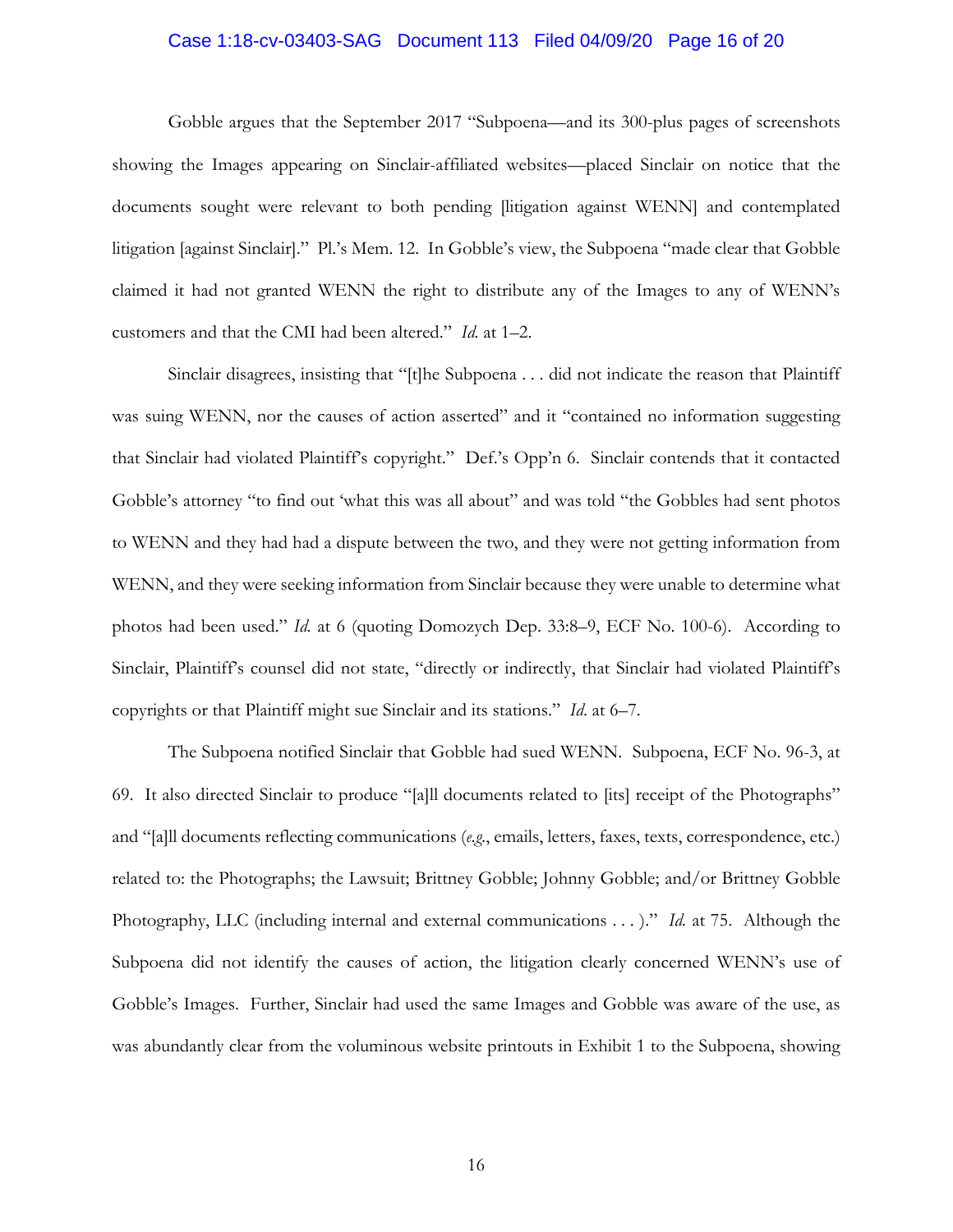### Case 1:18-cv-03403-SAG Document 113 Filed 04/09/20 Page 17 of 20

the Images on Sinclair's websites. Also, a careful reading of the Subpoena should have alerted Sinclair that copyright was at issue, as it directed Sinclair to produce

[a]ll documents reflecting *credit* for the Photographs, including those reflecting: instructions [Sinclair] received regarding *who should be attributed credit* for the Photographs; *why [Sinclair] attributed credit to WENN* as shown in the web page printouts in Exhibit 1; and communications about *who should be and/or who was attributed credit* for the photographs.

#### *Id.* (emphases added).

But it is far from clear that the Subpoena should have put Sinclair on notice of possible litigation against it, as opposed to WENN, given that Sinclair believed that it had permission—indeed had paid WENN to obtain permission—to print the Images. Def.'s Opp'n 2; WENN Agr., ECF No. 100-8; Cotlove Dep. 62:1–13, ECF No. 100-5. Certainly, the Subpoena prompted Sinclair to call Plaintiff's counsel to learn "what this was all about." *See* Def.'s Opp'n 6. But, despite Sinclair's inquiry, Gobble's attorney did not mention that Sinclair's use of the Images was of concern, suggest possible litigation involving Sinclair, or recommend a litigation hold. Thus, Sinclair did not necessarily have an obligation to retain the emails. *See Silvestri*, 271 F.3d at 591; *Peppers*, 2020 WL 263491, at \*2.

#### *Intent to Deprive*

Whether Sinclair had a duty to preserve the evidence (if it indeed existed) is not dispositive, however, because even if Gobble had established that the emails existed and Sinclair had an obligation to retain them, Gobble would have to show that Sinclair failed to institute a litigation hold because it wanted its emails to be deleted so that Gobble could not use them in litigation against it. *See* Fed. R. Civ. P. 37(e)(2) & Comm. Note; *Barbera v. Pearson Educ., Inc.*, 906 F.3d 621, 627–28 (7th Cir. 2018); *Auer v. City of Minot*, 896 F.3d 854, 858 (8th Cir. 2018). Gobble has not shown, by clear and convincing evidence or even a preponderance of the evidence, that Sinclair had any reason to believe that relevant evidence existed in its emails when they were deleted or that Sinclair intentionally destroyed the emails with the intent to deprive Gobble of them in litigation. Rather, it is undisputed that Sinclair simply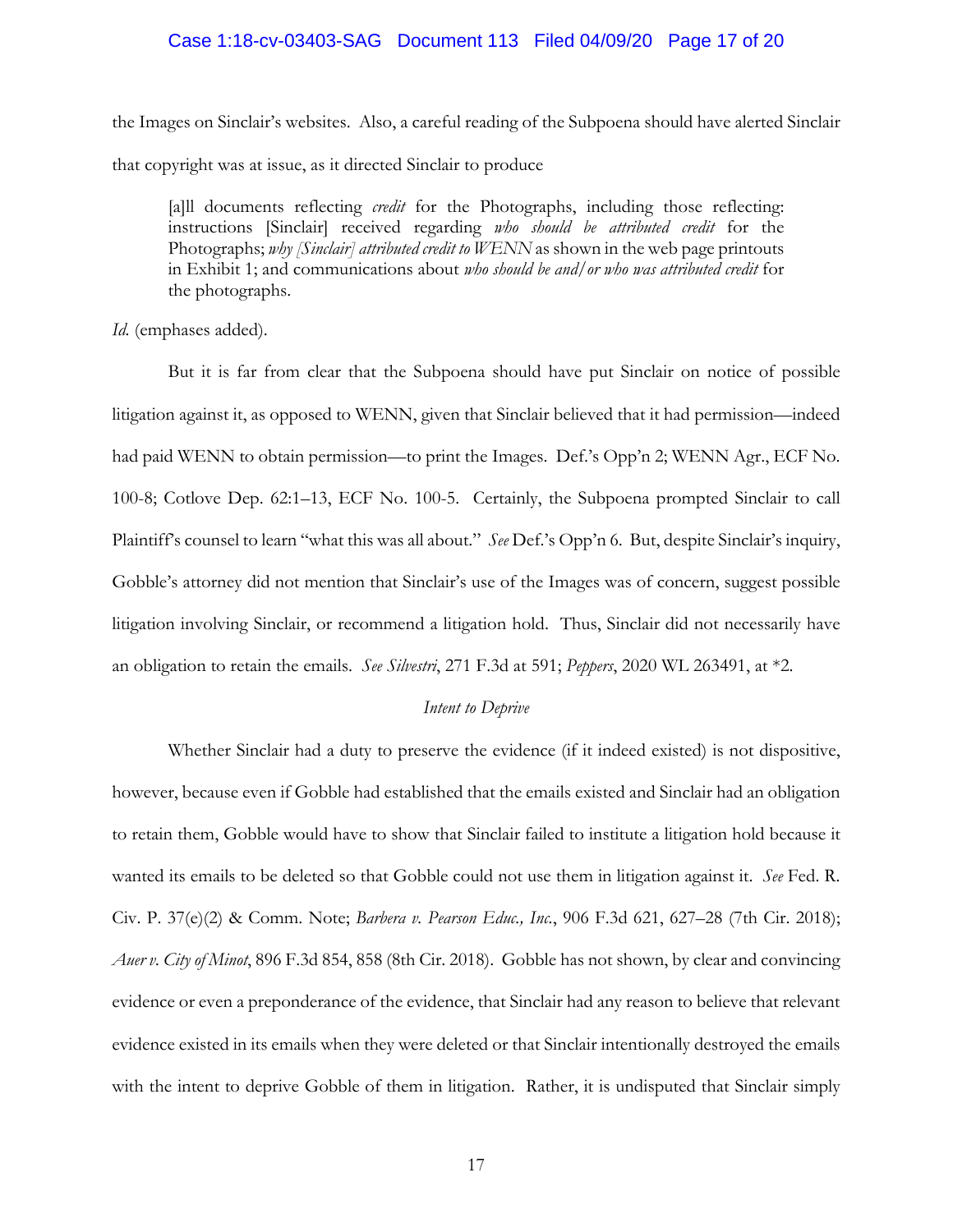### Case 1:18-cv-03403-SAG Document 113 Filed 04/09/20 Page 18 of 20

did not institute a litigation hold after receiving the Subpoena on September 25, 2017 in the Tennessee litigation against WENN. Thus, most of Sinclair's emails from November 2015 were purged as a matter of course pursuant to the company's routine document retention policy in November 2017, about two months after Sinclair received the Subpoena. This is not evidence of intent to deprive. *See Barbera*, 906 F.3d at 627–28; *Auer*, 896 F.3d at 858.

Gobble has shown that Sinclair's actions were at most grossly negligent, because Sinclair did not search its emails and determine what relevant emails it had and how they would affect the case. *See* Domozych Dep. 59:7–10, ECF No. 96-3, at 97 (testifying that Sinclair did not search its emails in response to the subpoena); Pl.'s Mem. 6–7. Domozych testified that Sinclair institutes a litigation hold "[a]ny time [it] receive[s] a lawsuit or a notice in which they specifically request that [Sinclair] hold documents" but not in response to a third-party subpoena. Domozych Dep. 45:6–8, 17–19, ECF No. 96-3, at 96. Additionally, Sinclair's routine deletion of emails did not occur until November 2017, more than a month after it received the September 25, 2017 Subpoena. This delay suggests that Sinclair did not intend to deprive Gobble of evidence for litigation but merely allowed the routine email deletion to proceed in accordance with a timeframe and procedures established before it received the Subpoena. Because Gobble has not demonstrated that Sinclair intended to deprive it of the evidence at trial, the more severe sanctions under Rule 37(e)(2), such as an adverse inference instruction, would not be warranted. *See* Fed. R. Civ. P. 37(e)(2) & Comm. Note; *Barbera*, 906 F.3d at 627–28; *Auer*, 896 F.3d at 858.

#### **Lesser Sanctions Are Not Warranted**

The lesser sanctions under Rule  $37(e)(1)$  also require proof that the evidence actually existed and therefore are not warranted in this case. *See Okezie*, 2014 WL 1429183, at \*2; *Wimbush*, 2014 WL 7239891, at \*11. In any event, Rule 37(e)(1) requires a showing of prejudice. *See* Fed. R. Civ. P.  $37(e)(1)$ .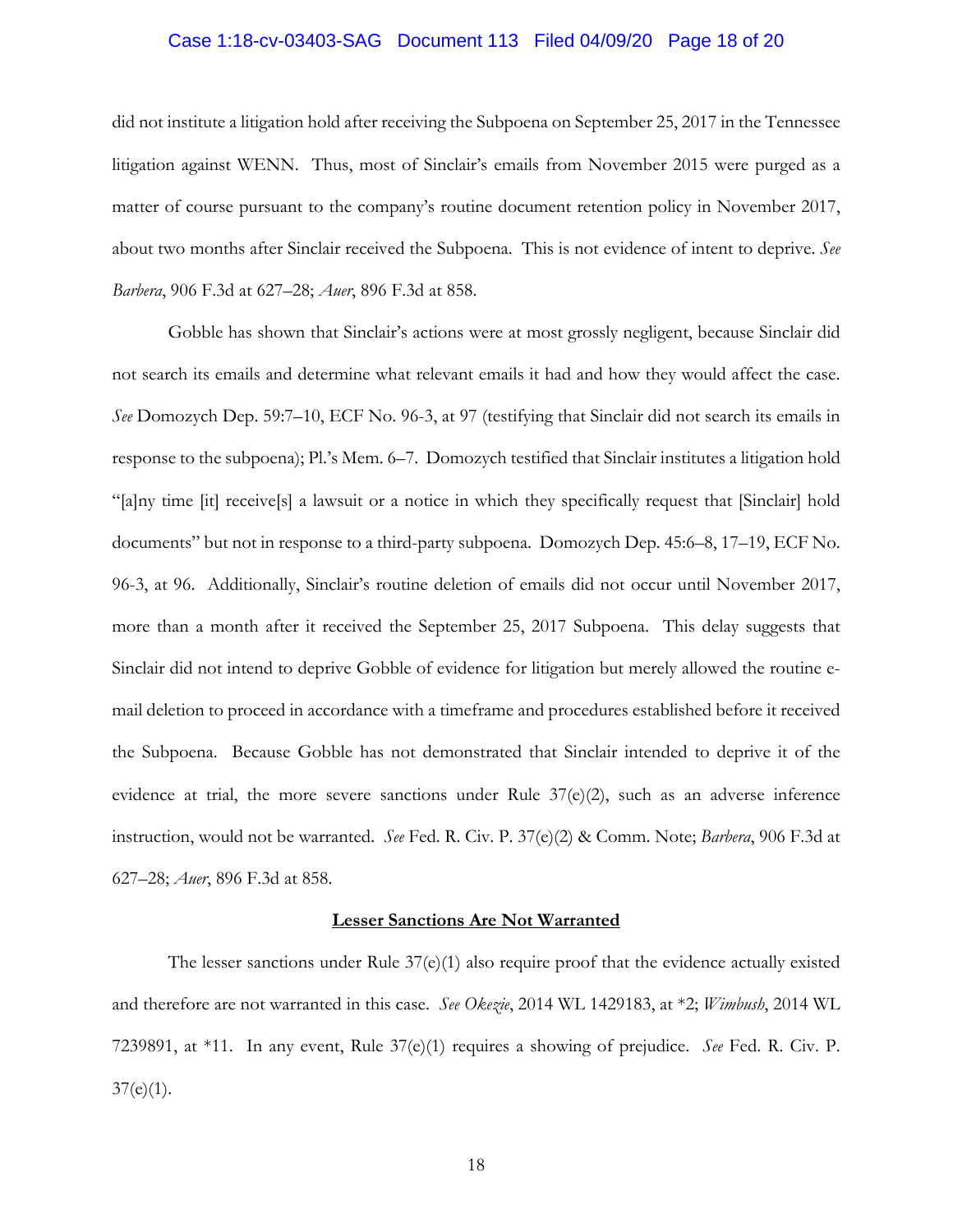### Case 1:18-cv-03403-SAG Document 113 Filed 04/09/20 Page 19 of 20

The rule does not place a burden of proving or disproving prejudice on one party or the other. Determining the content of lost information may be a difficult task in some cases, and placing the burden of proving prejudice on the party that did not lose the information may be unfair. In other situations, however, the content of the lost information may be fairly evident, the information may appear to be unimportant, or the abundance of preserved information may appear sufficient to meet the needs of all parties. Requiring the party seeking curative measures to prove prejudice may be reasonable in such situations. The rule leaves judges with discretion to determine how best to assess prejudice in particular cases.

Fed. R. Civ. P. 37(e) Comm. Note. Spoliation "causes no prejudice [if] the evidence destroyed was not relevant, or was merely cumulative to readily available evidence, or [if] the same evidence could be obtained from other sources." *Victor Stanley, Inc. v. Creative Pipe, Inc.*, 269 F.R.D. 497, 526 (D. Md. 2010).

Here, the Kill Notice is in the record, and Ota and Sistek were deposed. Gobble has not shown that it could not obtain evidence of Sinclair's purported receipt of the Kill Notice from WENN through a subpoena to see whether WENN sent the Kill Notice to Sinclair. Nor has Gobble shown that it could not use interrogatories or the testimony of Sinclair's employees to obtain the evidence it seeks. Likewise, Gobble has not demonstrated that it could not obtain evidence from Ota and Sistek about any correspondence they had about the Images. Indeed, Sistek was questioned about corresponding with Ota; he simply did not give the testimony Gobble wanted to hear. And, Gobble propounded an interrogatory to Sinclair about its receipt of the Kill Notice, but did not get the answer it sought. Sinclair answered that it "never received a 'kill notice' concerning the Lykoi cat images prior to the filing of this lawsuit." Answer to Interrogatory No. 8, ECF No. 96-3, at 64. Accordingly, Gobble has not shown prejudice, and lesser sanctions are not warranted for this reason as well. *See*  Fed. R. Civ. P. 37(e)(1); *Victor Stanley*, 269 F.R.D. at 526; *see also Simone v. VSL Pharm., Inc.*, No. TDC-15-1356, 2018 WL 1365848, at \*7 (D. Md. Mar. 16, 2018) (finding that "the likely prejudice" to the defendant seeking spoliation sanctions was "slight" because it was "unlikely that the documents that [the plaintiff] destroyed before th[e] litigation was even instituted contain[ed] information that [was]